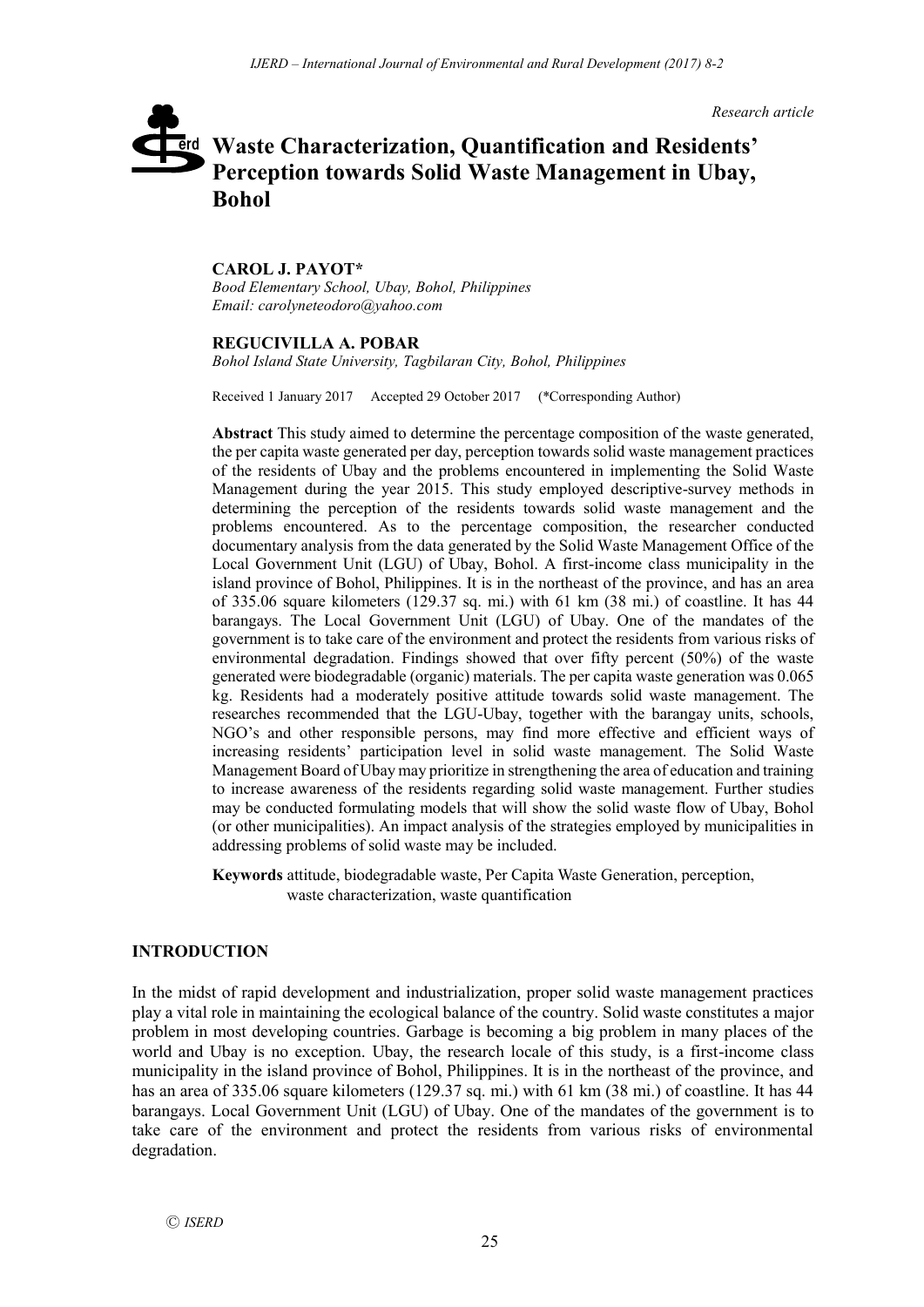Waste management is one of the most intractable barrier in which administrators and environmental agencies are facing today. Ogwueleka (2009) reported that solid waste management is by far one of the greatest challenges that the country is facing. Human activities generate wastes, and the way these wastes are handled, stored, collected and disposed off can pose risks to the environment and to public health. Problems and issues of Municipal Solid Waste Management (MSWM) are of immediate importance. Ogunyanwo, (2014). This has been acknowledged by most governments, however rapid population growth overwhelms the capacity of most municipal authorities to provide even the most basic services Zurbrugg (2000). Due to their busy schedule, they just want to dispose their waste out the house. Unfortunately, public agents and urban authorities do not have adequate capacity to handle the increasing solid wastes mainly due to limited public budgets. A consequence of failure to remove solid waste are healthy hazards like tetanus, water contamination, sanitary and environmental problems such as pollution. In most developed countries, solid waste is disposed off in sanitary landfills. The buffering capacity of soil makes it possible for landfills to hold waste and prevent pollution of surrounding environment Carlson (1976); as cited by Kaluli (2011).It was provided in Article 11 of the Philippine Constitution, that the State shall protect and advance the right of the people to a balanced and healthful ecology in accord with the rhythm and harmony of nature. Thus, the Philippine government takes into consideration the promulgation of various Presidential Decrees and the enactment of several Republic Acts which took direct action on solid waste management.

The most recent act is the Ecological Solid Waste Management Act of 2000 (RA 9003) which was signed into law on January 26, 2001. The law mandates all, and specifically the local government units (LGUs) "to adopt a systematic, comprehensive and ecological SWM program". RA 9003 adopts a community-based approach. As an alternative, sanitary landfills should be developed as a final disposal site but they should be operated in accordance with the guidelines presented in the act Bernardo (2013).

## **OBJECTIVE**

This study aimed to assess the solid waste management practices of the residents of Ubay, Bohol, Philippines, in the aspect of waste quantification and characterization, as well as their perception towards their attitude in solid waste management practices during the year 2015.

## **METHODOLOGY**

This study employed descriptive-survey method in determining the perception of the residents towards solid waste management in terms of attitude, and the problems encountered. As to the percentage composition, the researcher conducted documentary analysis from the data generated by Local Government Unit of Ubay, Bohol, Philippines.

The instrument of this study is fivefold which consist the following aspects, namely: Percentage Composition of Waste Generated, Per Capita Waste Generation per Day, Strategies in Reducing Solid Waste, Attitude of the residents towards waste management, and Problems Encountered During the Implementation of Solid Waste Management. This study was conducted in Ubay, Bohol, Philippines. This is a first- class municipality in the northeast of the province of Bohol with an area of 335.06 square kilometers (129.37 sq. mi.) and 61 km (38 mi.) of coastline with 44 barangays.

There were the three hundred sixty four (364) randomly selected respondents who were official residents of nineteen (19) randomly selected barangays of Ubay, Bohol. This number was the result after using Slovin's formula in determining the appropriate sample size.

## **RESULTS AND DISCUSSION**

Table 1 shows the percentage composition of waste generated per day. It discloses that among the four (4) classifications of solid waste, biodegradable materials generated got the highest weight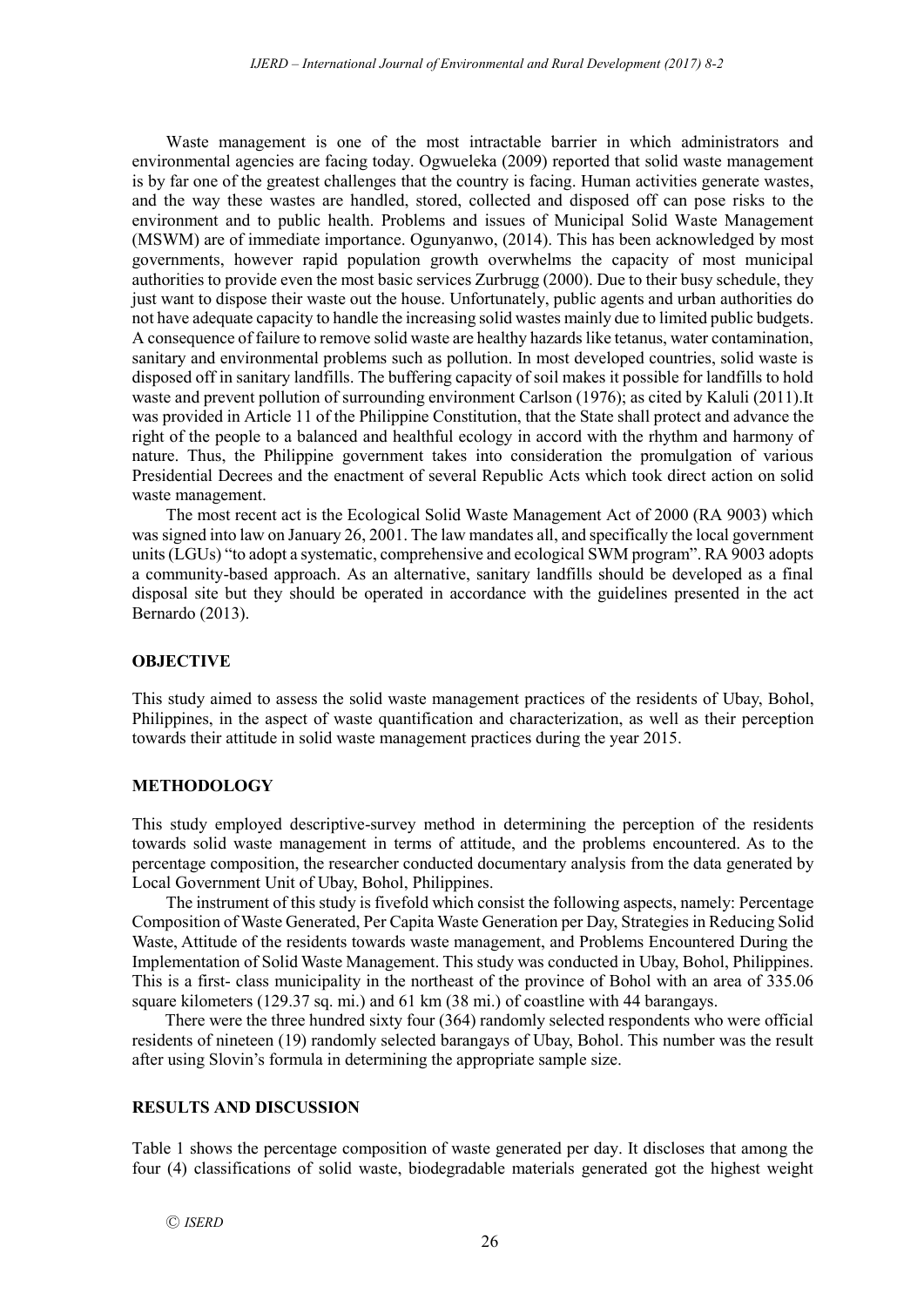composition of 214.29 kg or 52.77%. This is marginally higher than the country's average percentage composition of organic waste (bio-degradable) which 50% (Gapuz, 2011). These wastes include food/kitchen waste (vegetable and fruit residues, fish cleanings and animal carcasses) yard wastes (grass, twigs, and leaves) and agricultural waste.

| Classification of | Weight composition (kg) | Percentage  | Sample | Per capita |
|-------------------|-------------------------|-------------|--------|------------|
| waste             |                         | composition | size   | waste      |
| Biodegradable     | 214.29                  | 52.77       |        |            |
| Recyclable        | 82.07                   | 20.21       |        |            |
| Residual          | 60.99                   | 15.02       |        |            |
| Special           | 48.73                   | 12.00       |        |            |
| Total             | 406.08                  | 100.00%     | 6.258  | 0.065      |

**Table 1 Percentage Composition of Waste Generated Per Day**

The least generated waste was the special waste with 48.73 kg or 12 %. This waste refers to household hazardous wastes. This includes empty cans/containers of paints and thinners, household batteries, spray canisters and the like. Wastes may be hazardous wastes if they exhibit any of the four characteristics of a hazardous waste (ignitability, corrosivity, reactivity, and toxicity) as defined in Article 3 of Chapter 11 of the hazardous waste regulations (Sections 66261.21 to 66261.24). These four characteristics are: Ignitability – Ignitable wastes can create fires under certain conditions, undergo spontaneous combustion, or have a flash point less than 60°C (140°F). Examples include waste oil and used solvents. The characteristic of ignitability is defined in section 66261.21 of the hazardous waste (Gyambrahg, 2016).

This agrees to the study of Oluwaleye (2012) that hazardous wastes which can stem from any of the above sources. Therefore it will not be taken as a part of the classification of wastes by source, rather as a cross-cutting character for all these wastes (UNESCAP, 1993). Moreover, the amount of waste generated in either developed or developing countries depends on the population, degree of urbanization and industrialization, and intensity of agricultural activities.

Typical hazardous waste routinely generated at offshore facilities include waste oil, oil contaminated rags, hydraulic fluids, used batteries, empty paint cans, waste chemicals and used chemical containers, used filters, fluorescent tubes, medical waste and among others. All operators of fixed and mobile units must submit a Waste Management Plan (WMP) showing roles and responsibilities, a list of expected waste streams generated and a Waste Location. (Gyambrahg, 2016) Recycle/ Compost Recycling is a process to convert waste materials into reusable material to prevent waste of potentially useful materials, reduce the consumption of fresh raw materials, reduce energy usage, reduce air pollution (from incineration) and water pollution (from landfilling) by reducing the need for "conventional" waste disposal and lower greenhouse gas emissions as compared to plastic production.

| Total waste composition (kg) | Sample size | Per capita waste |
|------------------------------|-------------|------------------|
| 406.08                       | 6.258       | 0.065            |

Table 2 reflects the per capita waste generation per day of Ubay, Bohol. The per capita waste generation per day was based on the total weight composition (in kilograms) divided by the six thousand two hundred fifty eight (6,258) sample size of the solid waste characterization conducted by the Solid Waste Management Office of the Local Government Unit (LGU) of Ubay, Bohol. As shown in Table 2, total waste composition is 406.08 kg with 6,258 sample size, the per capita waste generated is 0.065. It is below the average waste generation which is 0.3 kg per person per day in the rural areas (Atienza, 2011).

Table 3 manifests the residents' perception towards solid waste management practices. It can be noted that Item number 2 or "Environmental education should be taught in schools" ranked first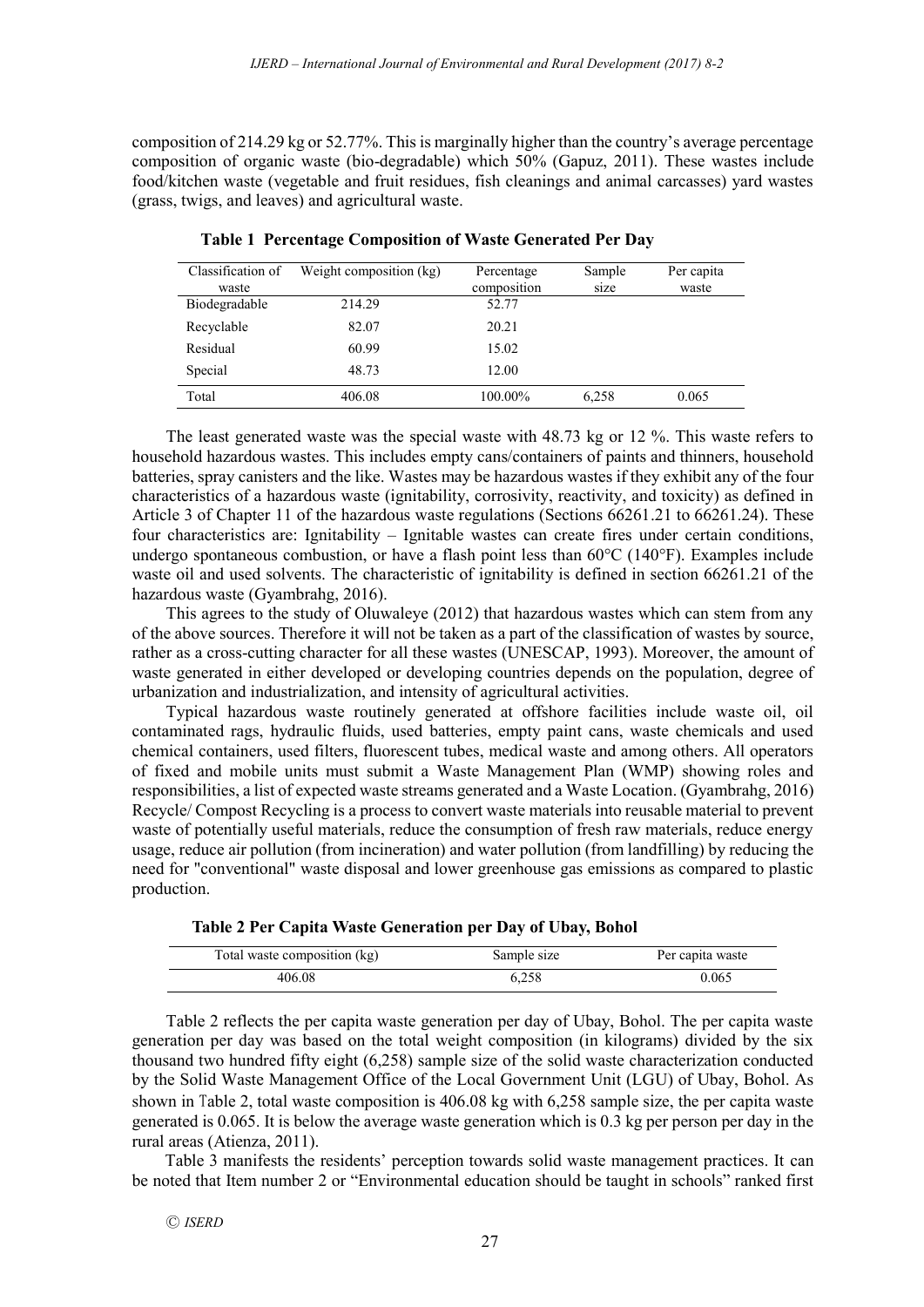among the items. This means that the residents still need to be educated about the environment and how to take care of it.

## **Table 3 Residents' Perception on their Attitude towards Solid Waste Management Practices (***n=364***)**

| <b>Statements</b>                                                                                                                  | WM   | DV         | Rank           |
|------------------------------------------------------------------------------------------------------------------------------------|------|------------|----------------|
| 1. I play an important role in the management of garbage in my community.                                                          | 5.30 | <b>STA</b> | $\overline{4}$ |
| 2. Environmental education should be taught in schools.                                                                            | 5.57 | <b>STA</b> |                |
| 3. The purchase decisions that I make can increase or decrease the amount of<br>garbage.                                           | 4.87 | MA         | 9              |
| 4. I'm concerned that burning garbage can be bad for my health andothers.                                                          | 5.10 | MA         | 7              |
| 5. People who throw garbage on the streets and in the drains and gullies lack<br>willingness.                                      | 4.14 | SLA        | 12             |
| 6. The government is doing enough to fix the garbage problems.                                                                     | 4.27 | SLA.       | 11             |
| 7. Correct garbage management should be taught in schools.                                                                         | 5.12 | MA.        | 5.5            |
| 8. Other personal issues (like crime, unemployment, and cost of living) are<br>more important to me than a garbage-free community. | 4.32 | SLA        | 10             |
| 9. Regular collection of garbage is not the only solution to garbage problems.                                                     | 4.99 | MA         | 8              |
| 10. Picking up garbage around my community is my responsibility as a citizen.                                                      | 5.12 | MA         | 5.5            |
| 11. Public education about proper garbage management is one way to fix the<br>garbage crisis.                                      | 5.34 | <b>STA</b> | 3              |
| 12. It is very important that the government of Philippines put recycling laws<br>and programs in place.                           | 5.37 | <b>STA</b> | $\mathfrak{D}$ |
| Composite Mean                                                                                                                     | 4.96 | MA         |                |
| Legend:                                                                                                                            |      |            |                |

| Legena. |                                          |                            |
|---------|------------------------------------------|----------------------------|
| Range   | $\overline{D}V$                          | <b>Level of Attitude</b>   |
|         | $5.16 - 6.00$ - Strongly Agree (STA)     | <b>Highly Positive</b>     |
|         | $4.33 - 5.15$ - Moderately Agree (MA)    | <b>Moderately Positive</b> |
|         | $3.50 - 4.32$ - Slightly Agree (SLA)     | <b>Slightly Positive</b>   |
|         | $2.67 - 3.49$ - Slightly Disagree (SLD)  | <b>Slightly Negative</b>   |
|         | $1.84 - 2.66$ - Moderately Disagree (MD) | <b>Moderately Negative</b> |
|         | $1.00 - 1.83$ - Strongly Disagree (STD)  | <b>Highly Negative</b>     |

Item number 5 "People throw garbage on the streets and in the drains and gullies because of lack of education regarding proper solid waste management practices" obtained the lowest weighted mean of 4.14 (slightly agree). In the absence of a basic facility of collection of waste from source, citizens are prone to dumping waste on the streets, open spaces, drains, and water bodies in the vicinity creating unsanitary conditions (Kumar and Nandini, 2013). This mind set is primarily responsible for the unscientific systems of waste management in the country. The relevance of the study has direct relation to the present environmental issues. There is a global awakening on the issue by the world leaders. Most often the present efforts are disproportionate because all the stakeholders want others to control the contamination.

Citizens assume that waste thrown on the streets would be picked up by the municipality through street sweeping. In this wise, individual's perception will influence the cultural values, responses, and success of the solid waste management system.

Table 4 shows a composite mean of 3.28 that implies very serious problem encountered during the implementation of SWM. In particular, item number 12 "Health problems (presence of dengue)" got the highest weighted mean of 3.54 (very serious). Meaning, there is considerable potential for health hazardous exposure that occurred during the implementation of solid waste management. Therefore, the implementation of SWM takes into consideration through rigid process, monitoring and evaluation in order to lessen uneasiness about the potential health effects of waste management processes, particularly within communities living in the proximity to relevant sites.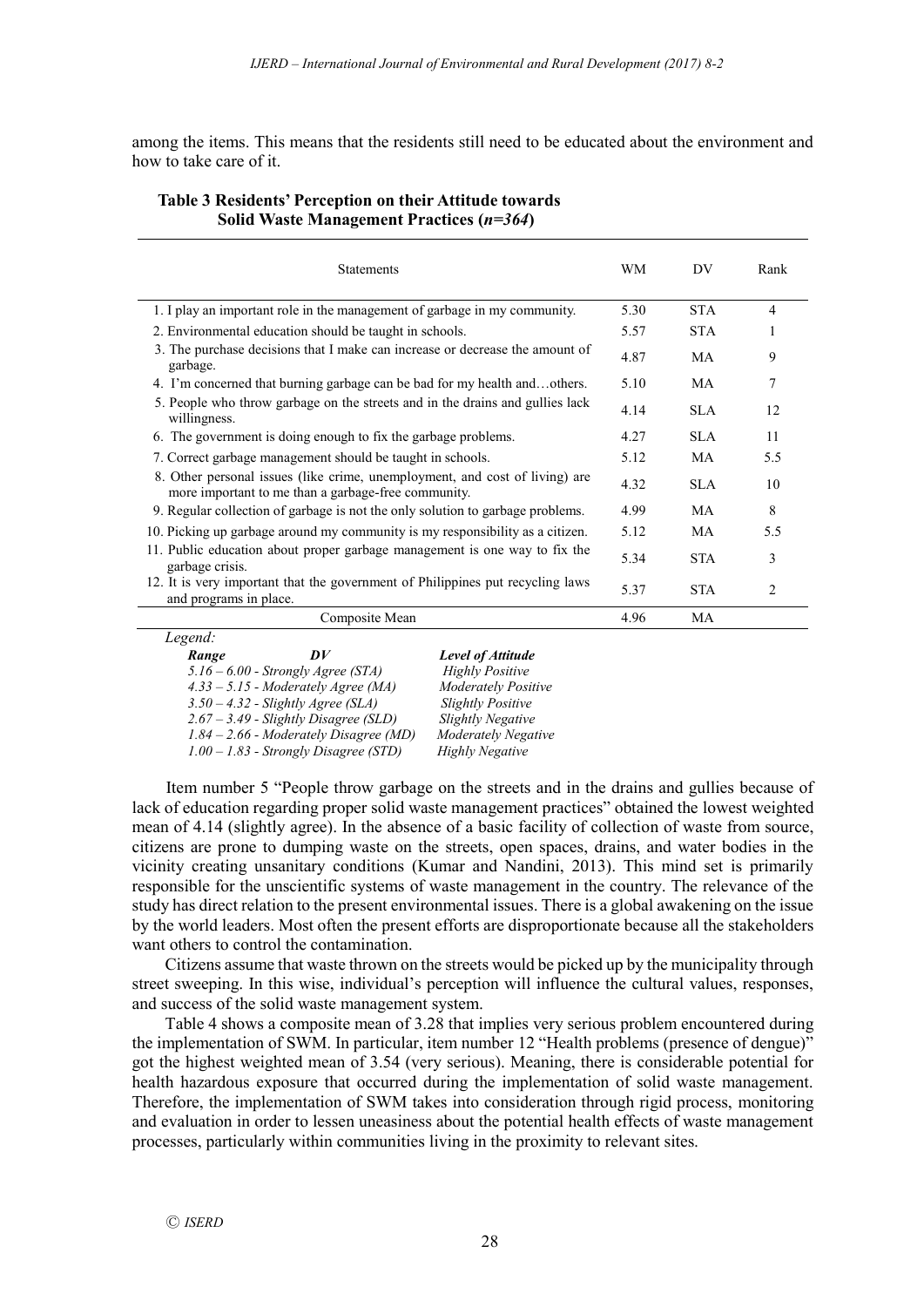On the other hand, item number 7 "Lack of trained personnel" obtained the lowest weighted mean of 3.08 (serious). Without adequately trained personnel for solid waste policy making and implementation, sustainable solid waste management planning and implementation is not realizable.

| <b>Statements</b>                               | WМ   | DV        | Rank |
|-------------------------------------------------|------|-----------|------|
| 1. Public indifference (public don't care)      | 3.22 | S         | 9    |
| 2. Inefficient collection of garbage            | 3.25 | S         | 8    |
| 3. Lack of financial resources                  | 3.19 | S         | 11.5 |
| 4. Lack of authority to make financial decision | 3.19 | S         | 11.5 |
| 5. Non-operation of good disposal               | 3.18 | S         | 13   |
| 6. Lack of trained personnel                    | 3.08 | S         | 15   |
| 7. Lack of enforcement measure and capability   | 3.16 | S         | 14   |
| 8. Foul odor of the dumpsites                   | 3.36 | <b>VS</b> | 3    |
| 9. Lack of awareness among the people           | 3.37 | <b>VS</b> | 2    |
| 10. Lack of training on proper                  | 3.34 | <b>VS</b> | 5    |
| 11. Health problems (presence of dengue)        | 3.54 | <b>VS</b> |      |
| 12. Lack of collecting vehicle                  | 3.31 | <b>VS</b> | 6    |
| 13. Open burning                                | 3.35 | <b>VS</b> | 4    |
| 14. Lack of leadership and commitment           | 3.26 | <b>VS</b> | 7    |
| 15. Lack of training and non-existence of SWM   | 3.21 | S         | 10   |
| Composite Mean                                  | 3.28 | VS.       |      |
| Legend:                                         |      |           |      |

| Table 4 Problems Encountered in the Implementation of Waste Management $(N=364)$ |  |  |
|----------------------------------------------------------------------------------|--|--|
|----------------------------------------------------------------------------------|--|--|

| и.            |                          |                |                                |  |
|---------------|--------------------------|----------------|--------------------------------|--|
| Range         |                          |                | <b>DV/Level of Seriousness</b> |  |
| $3.26 - 4.00$ | $\overline{\phantom{0}}$ | Very Serious   | (VS)                           |  |
| $2.51 - 3.25$ | $\overline{\phantom{0}}$ | <i>Serious</i> | (S)                            |  |
| $1.76 - 2.50$ | $\overline{\phantom{0}}$ | Not so Serious | (NS)                           |  |
| $1.00 - 1.75$ | -                        | Not a Problem  | (NB)                           |  |
|               |                          |                |                                |  |

## **CONCLUSION**

There is an increased organic materials generated, with less per capita waste a day. This means that residents had moderately positive attitude towards solid waste management. As the result community awareness and mobilization is important in addressing problem and appropriate plan of action to direct the goal on solid waste management.

## **RECOMMENDATIONS**

It is recommended that the local government unit (LGU), together with the barangay units, schools, NGO's and other responsible persons, may find more effective and efficient ways of increasing residents' participation level in solid waste management. Individual household in barangay level and all other sources such as markets, commercial buildings, institution, schools, hospitals and agricultural industry must implement multi-stream waste-sorting and collection of garbage. The Solid Waste Management Board may prioritize in strengthening the area of education and training to increase awareness of the residents regarding solid waste management. The community shall continue designing and implementing strategies to reduce the generation of waste and to promote awareness among people.